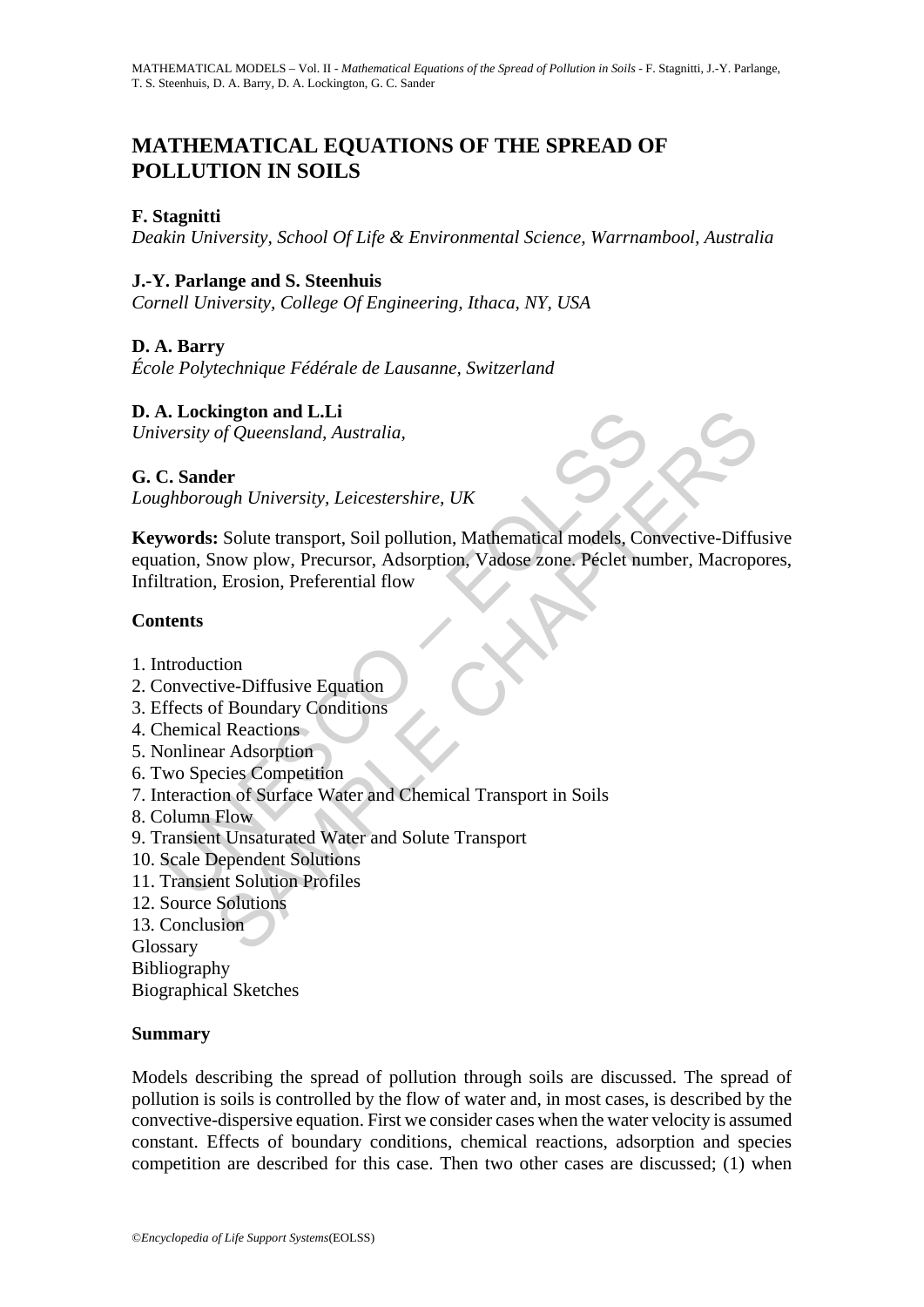hydrology controls solute transport and (2) when the convective-dispersive equation is less important. In the former case, erosion due to raindrop impact and the transport of pollutants adsorbed on fine particles is discussed. In the latter case, preferential flows, which can be linked to either structural voids in the soil (e.g. macropores, cracks, etc) or to flow instability are considered. Mathematical expressions describing these cases are presented. In the final section of this chapter we present a discussion of cases when Richards' equation controls water movement. When Richards' equation is used, it is difficult to analyze solute transport due to the strongly nonlinear nature of the equation. However, a few exact analytical solutions have been obtained recently and are presented here.

#### **1. Introduction**

The study of chemical transport in soils is important for a number of reasons. Some chemicals are important as they are required for soil and plant health (e.g. micronutrients). Other chemicals may be highly toxic particularly if they are present in high concentrations. A chemical becomes a pollutant if its concentration exceeds some prescribed water quality standard, or if a beneficial water use has been impaired, and if the cause is induced by human activity. The study of the fate of chemicals and chemical pollution in soil is vital for sustaining agricultural productivity and land utility.

stay of energial management analysis in some is important for a name or<br>inicals are important as they are required for soil and plant health (e<br>er chemicals may be highly toxic particularly if they are present in<br>bennical or cumman utanport in sons is important or a arimore or reasons. S<br>are important as they are required for soil and plant health (e.g. micronutries<br>icals may be highly toxic particularly if they are present in high concentr The geological media between the land surface and the regional water table below is called the unsaturated zone or vadose zone (Stephens, 1996). The word "vadose" is derived from the Latin word *vadosus* meaning shallow (Looney and Falta, 2000a). In accord with its definition and meaning, the vadose zone includes the crop root layer, the intermediate zone between the root layer and the capillary fringe above the saturated water table. This zone therefore plays an integral role in the global hydrological cycle controlling surface water infiltration, runoff and evaporation and hence the availability of soil water and nutrients to plants. Initial investigations of this zone were focused on water availability to crops and optimal management of the root zone. However, in recent years much more attention has focused on chemical transport in and through this zone as a result of increased use of agrochemicals such as fertilizers and pesticides and increased demands to store and dispose of industrial and municipal wastes such as sewage. This zone is typically the first subsurface environment to encounter surface applied agrochemicals and contaminants and hence all surface and subsurface chemical concentrations and subsequent environmental impacts are inextricably linked to the physical, biological and chemical dynamics including sorption-desorption, volatilization, photolysis and degradation (Looney and Falta, 2000a).

Our current understanding of physical and chemical processes in the vadose zone results largely from more than 70 years of mathematical modeling of variably saturated flow using Richards' equation (Richards, 1931) coupled with the Fickian-based convection-dispersion equation for solute transport. Analytical and numerical solutions of these classical equations are widely used to study and predict water flow and solute transport for specific laboratory and field experiments and to extrapolate these results for other experiments in different soils, crops and climatic conditions. However, many recent studies have demonstrated that the assumptions implicitly adopted in the Richards' and convectivedispersion equations are limiting the scope and application of solutions to these equations for many agricultural and forestry management strategies. The spread of solute and pollutants in soils is complicated by non-random spatial and temporal variations of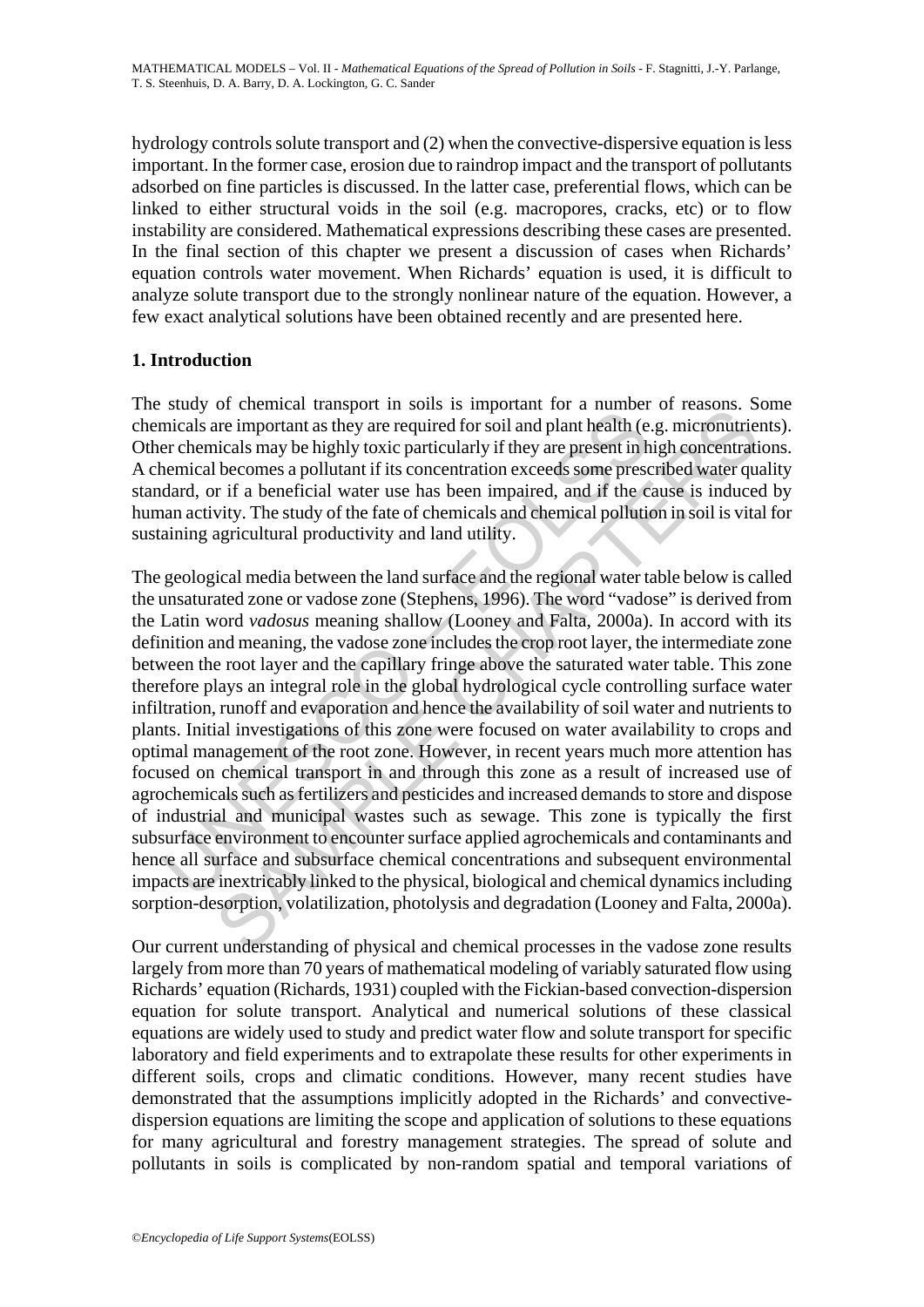physical, chemical and biological components of soils (Hill & Parlange, 1972; Stagnitti, et al. 1995; Parlange, et al.1996; Stagnitti, et al. 1995). One manifestation of spatial and temporal heterogeneity in soils is the phenomenon of preferential flow, a general term used to describe a variety of physical and chemical non-equilibrium flow processes.

This chapter introduces a number of useful equations to study the spread of chemicals and pollution in soils. It begins with the classical descriptions of convection and dispersion and then introduces recent extensions, new solutions and new models incorporating important mechanisms such as preferential flow.

### **2. Convective-Diffusive Equation**

Chemicals carried by water in and on the soil can follow a variety of paths. In the simplest case, a one-dimensional convection takes place which can be accompanied by dispersion, adsorption and chemical reaction. Description of contaminant transport in terms of an average water velocity, *v*, by the convective-dispersive equation remains the first and fundamental transport equation to be considered. In its simplest form, the concentration of a chemical moved in one-dimension in the *x* direction, can be described by the following equation,

$$
\frac{\partial c}{\partial t} + v \frac{\partial c}{\partial x} = \frac{\partial}{\partial x} \left[ D \frac{\partial c}{\partial x} \right] - f - \frac{\partial c_a}{\partial t}
$$
 (1)

meass current and only and on a fast of an interview of values,<br>  $\alpha$ , a one-dimensional convection takes place which can be accompacted<br>
stription and chemical reaction. Description of contaminant transf<br>
rage water velo dimensional convection takes place which can be accompanied by dispersed<br>the dimensional convection takes place which can be accompanied by dispersed at chemical reaction. Description of contaminant transport in terms of<br> where *v* is the average water velocity,  $D$  is the dispersion,  $c<sub>a</sub>$  the concentration of adsorbed chemical and  $f$  is the irreversible reaction decay rate. In general,  $v$ ,  $D$ ,  $f$ , and  $c_c$  could be complex functions of  $c, x$ , and  $t$ . Consequently no "exact" simple analytical solution exists for all cases. When *f* is a linear function of *c*, *D* and *v* are constant and  $c<sub>a</sub> = (R-1)c$ , where  $R$  is the retardation factor (assumed constant), then Eq. (1) is linear with constant coefficients. In this case many exact solutions can be obtained, e.g. using Laplace transforms. van Genuchten and Alvers (1982) have presented numerous exact solutions for Eq. (1) with constant coefficients for a wide variety of boundary and initial conditions.

### **3. Effects of Boundary Conditions**

In a typical laboratory experiment involving a column with a finite length *L* , boundary conditions at  $x = 0$  and  $x = L$  must be specified. At  $x = 0$ , depending on the method of injection,  $c$  will be imposed, for instance if water with a constant concentration  $c_0$  is pushed at a constant rate, then the flux of material entering the column is constant, or,

$$
c_{\rm f} \equiv c - \left(D/v\right) \frac{\partial c}{\partial x} = c_{\rm o} \quad \text{at} \quad x = 0 \tag{2}
$$

where  $c_f$  is called the flux concentration (Kreft and Zuber, 1978, 1986; van Genuchten and Parker, 1984) and *c* is then called the "resident" concentration. Interestingly when Eq. (1) is linear with constant coefficients then  $c_f$  obeys a similar equation with the boundary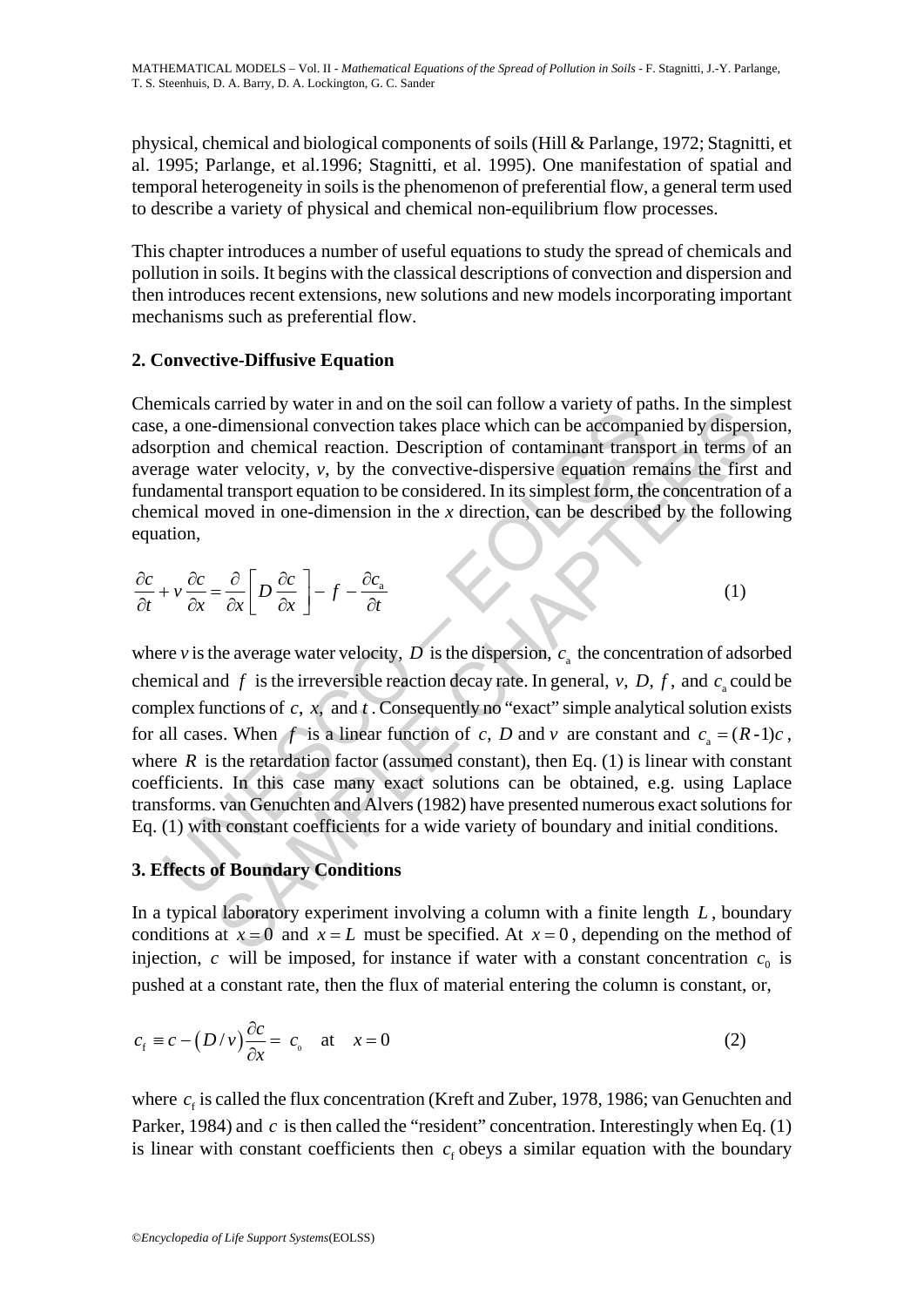condition for  $c_f$  being simpler than for  $c$  at  $x = 0$ . A standard initial condition might be

$$
c = cf = 0 \quad \text{at} \quad t = 0 \tag{3}
$$

The boundary condition at  $x = L$  presents some difficulties (Parlange et al. 1992). If discontinuity in *c* is not permitted at the end of the column and there is no dispersion in the collector, then  $c = c_f$  at  $x = L$  or

$$
\frac{\partial c}{\partial x} = 0 \quad \text{at} \quad x = L \tag{4}
$$

the. B state as both and experimentation of  $\frac{1}{\sqrt{4Dt}}$  is the controlly found except which sate present in the column and the "effective" dispersion is dominated to the experiment of at least 4 are commonly found excep and this is true as long as the Péclet number  $P_e = vL/D$  is not too small, e.g. at least 4 or more. Péclet numbers of at least 4 are commonly found except when macropores e.g. cracks are present in the column and the "effective" dispersion is dominated by diffusion between cracks and the soil matrix surrounding them. In that case,  $P_e > 4$  it can be shown (Parlange and Starr, 1975; 1978; Parlange, et al. 1982) that taking  $c_f$  as the solution for a semi-infinite column  $c_{f\infty}$  i.e. for  $L \to \infty$ , leads to a *c*, from the definition of  $c_f$  in Eq. (2), which satisfies Eq. (1) with an error of order  $\exp(-P) \ll 1$ . For instance taking  $f = 0$  and scaling time by  $R$ , for a semi-infinite column,

$$
2 c_{\rm f} / c_{\rm o} = \text{erfc}\left[\frac{x - tv}{\sqrt{4Dt}}\right] + \exp\left[\frac{vx}{D}\right] \text{erfc}\left[\frac{x + tv}{\sqrt{4Dt}}\right] \tag{5}
$$

then Eq. (2) gives

and this is true as long as the recent number 
$$
T_e = \nu L/D
$$
 is not too shian, e.g. at least  
more. Péclet numbers of at least 4 are commonly found except when macroposes  
eracks are present in the column and the "effective" dispersion is dominated by diffu  
between cracks and the soil matrix surrounding them. In that case,  $P_e > 4$  it can be sh  
(Parlange and Starr, 1975; 1978; Parlange, et al. 1982) that taking  $c_t$  as the solution is  
semi-infinite column  $c_{tce}$  i.e. for  $L \rightarrow \infty$ , leads to a c, from the definition of  $c_t$  in Eq.  
which satisfies Eq. (1) with an error of order  $\exp(-P_e) \ll 1$ . For instance taking  $f = 0$   
scaling time by R, for a semi-infinite column,  

$$
2 c_t / c_o = \text{erfc}\left[\frac{x - tv}{\sqrt{4Dt}}\right] + \exp\left[\frac{vx}{D}\right] \text{erfc}\left[\frac{x + tv}{\sqrt{4Dt}}\right]
$$
(5)  
then Eq. (2) gives  

$$
c = c_{f_{to}} + c_o \exp\frac{vx}{D} \left\{\text{erfc}\frac{L + tv}{\sqrt{4Dt}} - \frac{v}{D}\sqrt{Dt}\left[\frac{1}{\sqrt{\pi}}\exp\frac{-(L + tv)^2}{4Dt}\right]\right\}
$$

$$
+ \exp\frac{vx}{D} \left\{\text{erfc}\frac{x + tv}{\sqrt{4Dt}} + \frac{v}{D}\sqrt{Dt}\left[\frac{1}{\sqrt{\pi}}\exp\frac{-(x + tv)^2}{4Dt}\right]\right\}
$$
(6)  

$$
+ \exp\frac{vx}{D} \left\{\text{erfc}\frac{x + tv}{\sqrt{4Dt}} + \frac{v}{D}\sqrt{Dt}\left[\frac{1}{\sqrt{\pi}}\exp\frac{-(x + tv)^2}{4Dt}\right]\right\}
$$

derived from the general solution of Eq. (2)

$$
c = c_{f\infty} + \exp{\frac{\nu x}{D}} \int_{x}^{L} \frac{\partial c_{f\infty}}{\partial x} \exp{\frac{-\nu \overline{x}}{D}} d\overline{x}
$$
 (7)

given Eq. (6) when Eq. (5) holds. It is convenient to define  $c_{\infty}$  as the solution for *c* when  $L \rightarrow \infty$ , then we obtain at once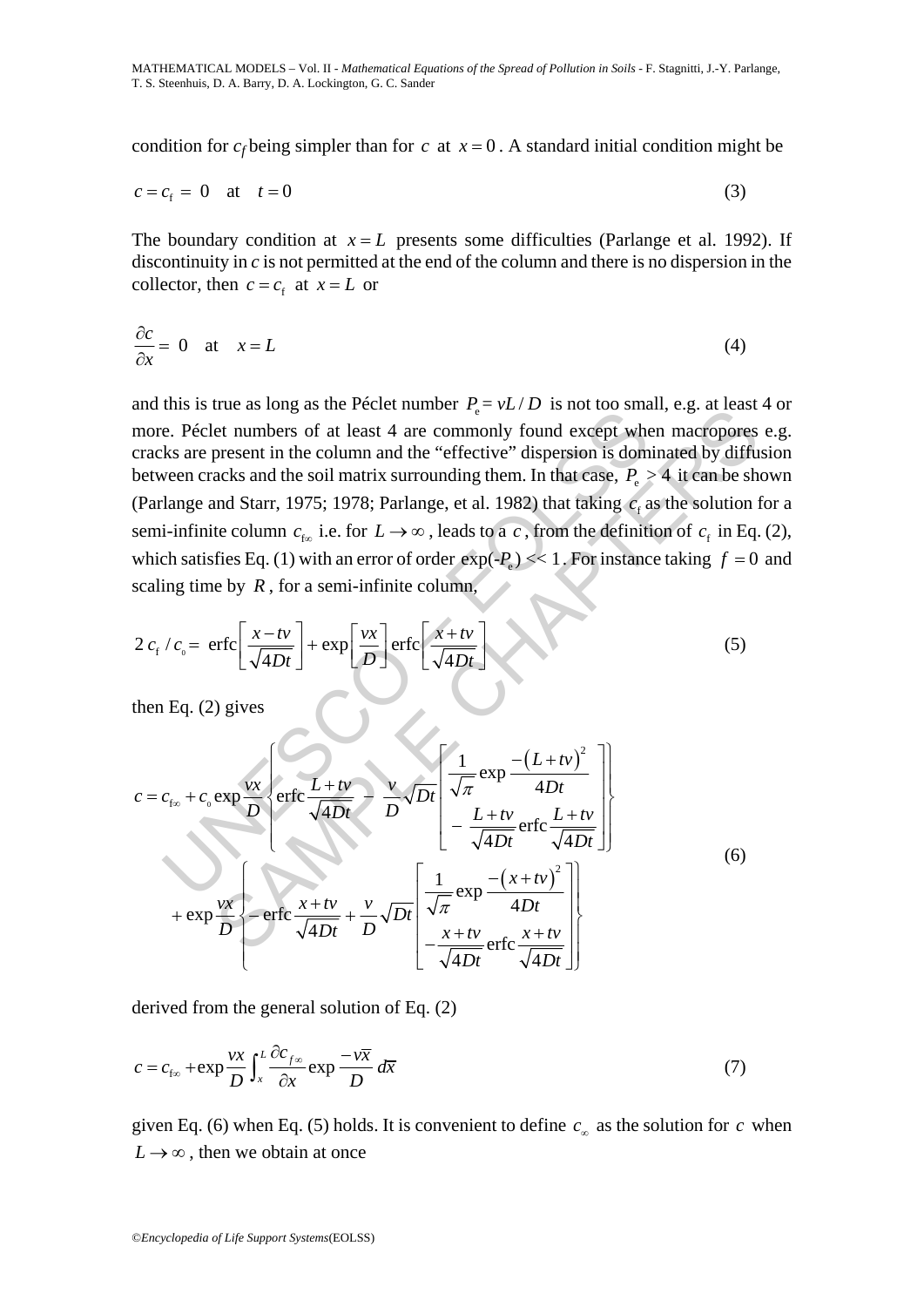MATHEMATICAL MODELS – Vol. II *- Mathematical Equations of the Spread of Pollution in Soils -* F. Stagnitti, J.-Y. Parlange, T. S. Steenhuis, D. A. Barry, D. A. Lockington, G. C. Sander

$$
c = c_{\infty} + \exp \frac{v(x - L)}{D} \left[ c_{f\infty}(x = L) - c_{\infty}(x = L) \right]
$$
 (8)

Eq. (8) will often be useful in practice when  $c_{\infty}$  and  $c_{\infty}$  are known. For instance for zero and first order kinetics (i.e. *f* constant or proportional to *c*),  $c_{f\omega}$  and  $c_{\omega}$  are established in closed form (Parlange et al. 1982, 1992; Parlange and Starr, 1878; van Genuchten and Alves, 1982) and yield a simple expression for  $c$ , with a slight error because  $c_f$  is not exactly equal to  $c_{\rm fo}$ . In particular at  $x = L$ , the breakthrough curve is very simply obtained by

$$
c(x=L) = c_f(x=L) \approx c_{f\infty}(x=L) \tag{9}
$$

surprisingly the maximum error of Eq. (8) is at  $x = L$ . In Table 1 w<br>
in  $P_e = 4$ , the minimum acceptable value, and the th<br>
0;  $fL/v = 0.2$ ; and  $fL/vc = 1$ , which corresponds to no, zero and<br>
ectively. The maximum error is at Not surprisingly the maximum error of Eq. (8) is at  $x = L$ . In Table 1 we consider the case when  $P_e = 4$ , the minimum acceptable value, and the three cases when  $f = 0$ ;  $fL/v = 0.2$ ; and  $fL/vc = 1$ , which corresponds to no, zero and first order kinetics respectively. The maximum error is at time  $v^2t/D = 4$  and the absolute errors are about 0.02 in all three cases.

| $vL/D=4$                            | no kinetics | zeroth order | first order |  |
|-------------------------------------|-------------|--------------|-------------|--|
| $c_{\scriptscriptstyle{\text{f4}}}$ | 0.6277      | 0.4788       | 0.3549      |  |
| $c(x=L)$ exact                      | 0.6091      | 0.4549       | 0.3335      |  |

Table 1: Solutions of Eq. (8) for no, zero and first order kinetics

The exact values presented in Table 1 are from van Genuchten and Avles (1982) where they are tabulated using somewhat complex series solutions.

ingly the maximum error of Eq. (8) is at  $x = L$ . In Table 1 we consider the<br>  $v = 0.2$ ; and  $fL/vc = 1$ , which corresponds to no, zero and first order kine<br>  $v = 0.2$ ; and  $fL/vc = 1$ , which corresponds to no, zero and first ord If the Péclet number  $P$  is very small and dispersion results from molecular diffusion between mobile and immobile water, Eq. (1) should not be used by itself and the region of immobile water should be taken into account explicitly. This concept may have been first introduced by Passioura (1971) for aggregated porous media. The chemical in immobile water is a component of  $c_a$ , and explicitly written as  $(\theta_{\rm im}/\theta_{\rm m}) \partial c_{\rm im}/\partial t$  in Eq. (1), where  $\theta_{\rm im}$  and  $\theta_{\rm m}$  are the water contents in the immobile and mobile regions and  $c_{\rm im}$  is the concentration of the chemical in the immobile region.

An additional equation is now required to find  $c_{\text{im}}$ . If the exchange process between the two regions is slow compared to transport processes then the rate limited exchange is often modeled by the following equation

$$
\theta_{\rm im} \, \partial c_{\rm im} / \partial t = k \left( c_{\rm m} - c_{\rm im} \right),\tag{10}
$$

where *k* is a rate coefficient. Parker and Valocchi (1986), van Genuchten and Dalton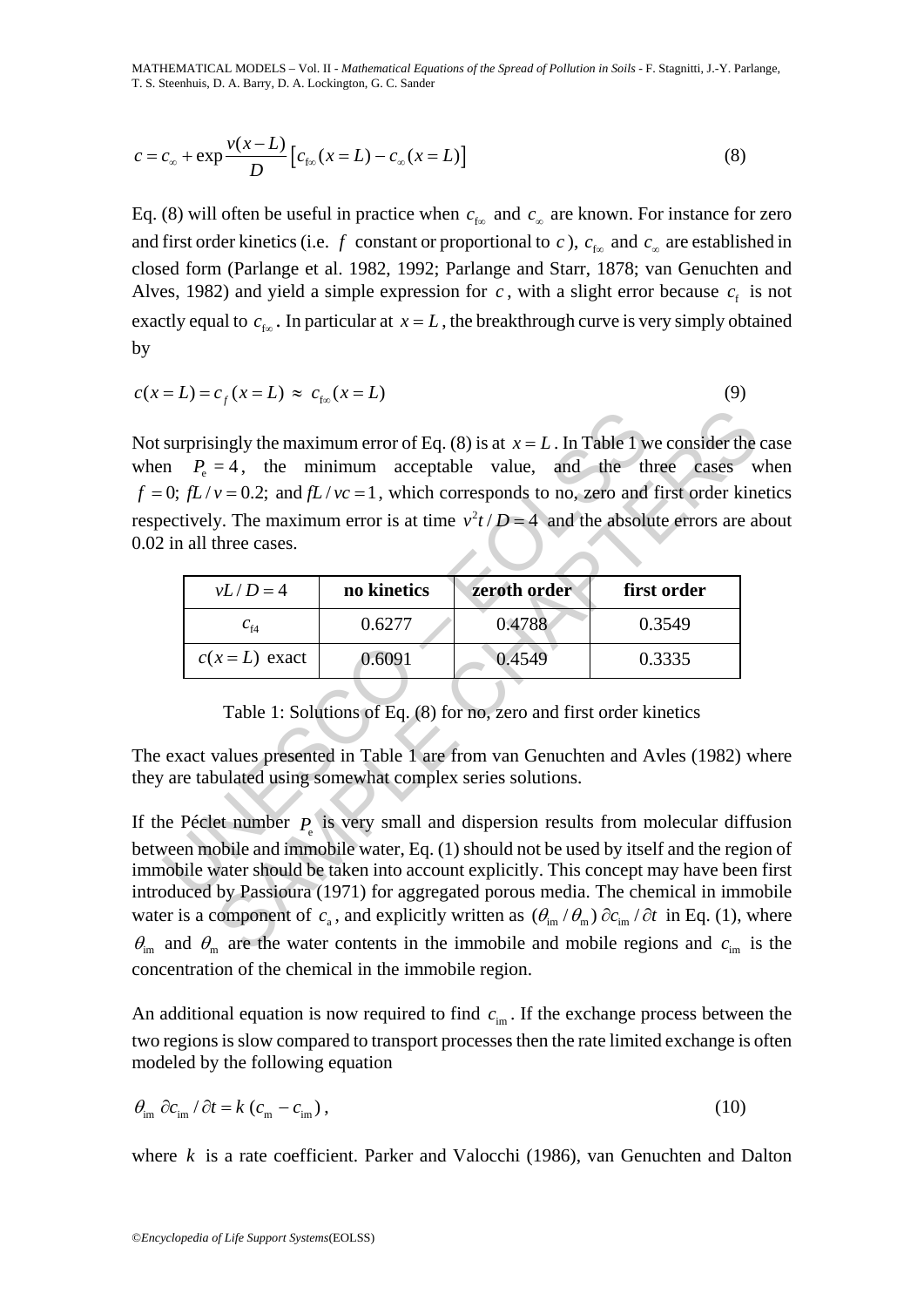(1986) and Brusseau et al. (1994) have discussed various mass transfer processes and their models. The other limiting case when the exchange process is rapid would lead to local equilibrium although this limit does not seem to hold in practice. Readers are referred to Wallach and Parlange (1998; 2000) for a thorough discussion of the exchange processes between the two regions.

### **4. Chemical Reactions**

The discussion till now only considered linear equations. If the dispersion term in Eq. (1) can be neglected, at least as a first approximation, then the method of characteristics may be employed to find solutions of the governing equations. Although the method is very general we shall concentrate on a particular case which illustrates the method quite clearly and also makes use of results obtained in the previous section.

First consider the case of no adsorption, *D* and *v* constant and *f* an arbitrary function of *c* . Barry et al. (1993) solved this case to analyze nitrogen transport and kinetics in soils (also see McLaren (1976), Starr et al. (1974), Starr and Parlange (1975) for applications). When experimental observations are used to estimate *f* it is particularly convenient to use steady state results. Under steady state, Eq. (1) reduces to,

$$
v\frac{dc}{dx} = D\frac{d^2c}{dx^2} - f.
$$
 (11)

The method of characteristics ignoring dispersion yields a simple solution

$$
x = v \int_c^{s_1} \frac{d\bar{c}}{f(\bar{c})},
$$
 (12)

also makes use of restars obtained in an previous section.<br>
t consider the case of no adsorption, D and v constant and f an a<br>
Barry et al. (1993) solved this case to analyze nitrogen transport a<br>
be seen McLaren (1976), ares use of results obtained in the previous section.<br>
Let the case of no adsorption, D and v constant and f an arbitrary functic<br>
(al. (1993) solved this case to analyze nitrogen transport and kinetics in since<br>
Electrar where  $g_1$  is a first approximation to the value of *c* at  $x = 0$ . The effect of dispersion can significantly lower the concentration at  $x = 0$  below  $c_0$ . Indeed it can be shown that ignoring dispersion in the differential results is far less accurate than when ignoring it in the boundary condition at  $x = 0$  (Parlange et al. 1982, 1984; Barry et al. 1986). It is also clear that ignoring  $d^2c/dx^2$  in Eq. (11) means that we are not considering any boundary condition such that with a column of length *L* , Eq. (4) for instance is irrelevant. Indeed it is clear from Eq. (12) that *x* is infinite at  $c = 0$ , since  $f(0) = 0$ . Thus Eq. (12) is relevant for a semi-infinite column. As we previously exhibited in the linear case, *c* will be close to *c*<sup>∞</sup> so long as the solution is not in the boundary layer near  $x = L$ , which has a thickness of order  $D/v$ , as shown by Eq. (8). Thus when using experimental data together with Eq. (12), it is crucial to check, *a posteriori* if necessary, that all data of interest are sufficiently far from the end of the column.

At the surface condition, Eq. (4) yields

$$
g_1 = c_0 \frac{D}{v^2} f(g_1),
$$
\n(13)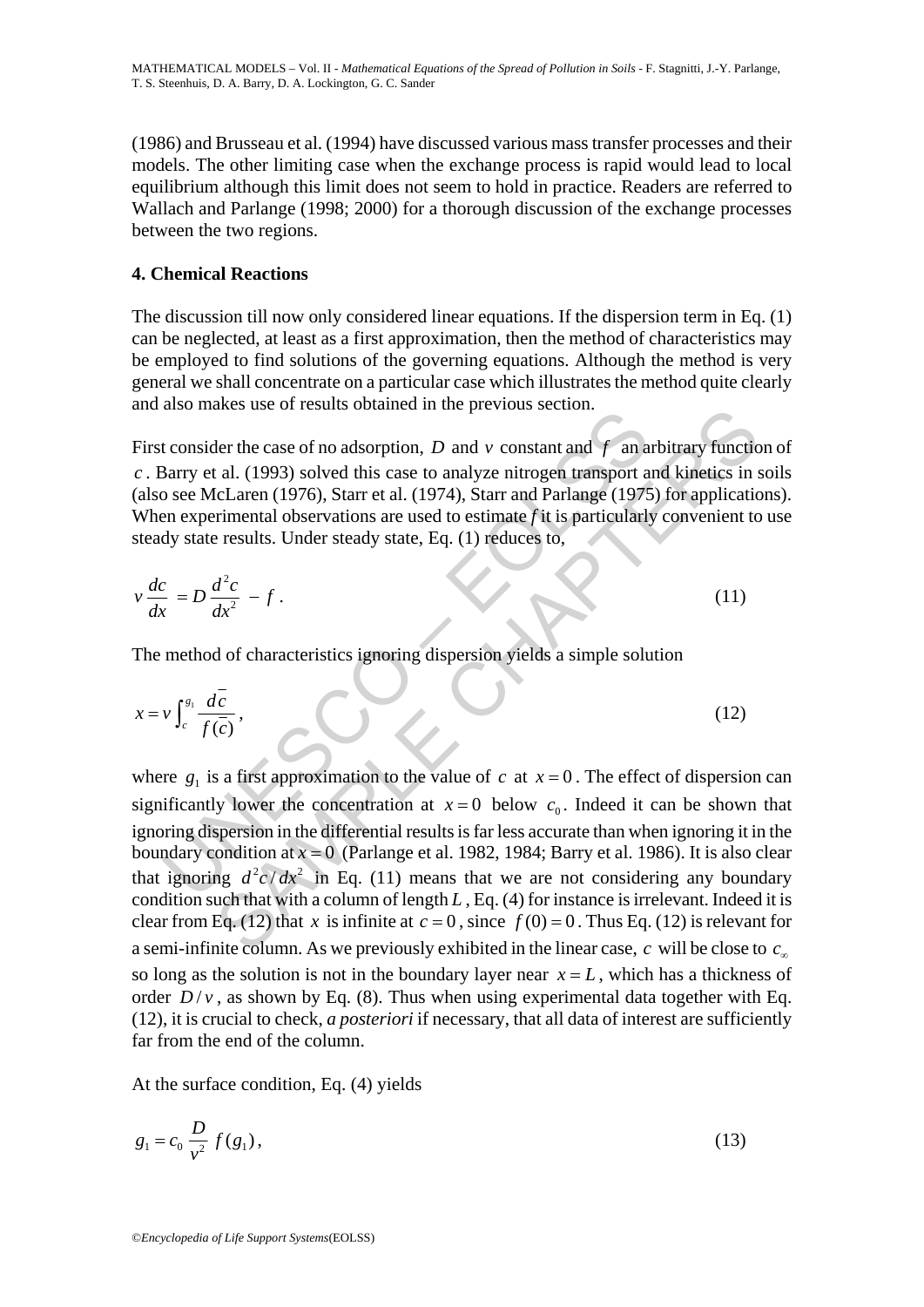Clearly the procedure will be valid as long as the correction due to dispersion is small or

$$
v^2 c_0 / D f(c_0) >> 1. \tag{14}
$$

Brams and McLaren (1974) used Eq. (12) in their analysis but did not correct  $g_1$  and used  $g_1 = c_0$  which is far less accurate than Eq. (13). It is now easy to iterate using Eq. (12) to estimate  $Dd^2c/dx^2$  in Eq. (11) or,

$$
x = v \int_{c}^{g_2} \frac{d\bar{c}}{f(\bar{c})} + \frac{D}{v} \ln \left[ \frac{f(g_2)}{f(c)} \right],
$$
\n(15)

where  $g_2$  is the new concentration at  $x = 0$ , or from Eq. (4)

$$
g_2 = c_0 - \frac{D f(g_2)}{v^2 + D \frac{df}{dc} \Big|_{c = g_2}}
$$

Note that Eq. (15) still holds for a semi-infinite column only.

To estimate the accuracy of this procedure consider the more realistic case of Michaelis-Menten kinetics when

.  $(16)$ 

$$
f(c) = \frac{f_0 c}{K + c},\tag{17}
$$

where  $f_0$  and  $K$  are the limiting rate constant and the saturation constant respectively. This function can be introduced easily into Eqs. (12), (13), (15), and (16) and in particular

where 
$$
g_2
$$
 is the new concentration at  $x = 0$ , or from Eq. (4)  
\n
$$
g_2 = c_0 - \frac{D f(g_2)}{v^2 + D \frac{df}{dc}|_{c=g_2}}
$$
\nNote that Eq. (15) still holds for a semi-infinite column only.  
\nTo estimate the accuracy of this procedure consider the more realistic case of Mich  
\nMenten kinetics when  
\n
$$
f(c) = \frac{f_0 c}{K + c},
$$
\n(17)  
\nwhere  $f_0$  and K are the limiting rate constant and the saturation constant respect  
\nThis function can be introduced easily into Eqs. (12), (13), (15), and (16) and in part  
\n
$$
\int_c^s \frac{d\bar{c}}{f(\bar{c})} = \frac{1}{f_0} [g - c + K \ln(g/c)]
$$
\n(18)

s the new concentration at  $x = 0$ , or from Eq. (4)<br>  $\frac{D f(g_2)}{dx}$ <br>  $\frac{d}{dx}$ <br>  $\frac{d}{dx}$ <br>  $\frac{d}{dx}$  (15) still holds for a semi-infinite column only.<br>
e the accuracy of this procedure consider the more realistic case of M for use in Eqs. (12) and (15). Consider a reasonable example of  $vc_0 / f_0 = 10$  cm and  $K = c_0$  and values of  $D/v$  varying from 0.05 to 5 cm. Hence  $v^2 c_0 / Df(c_0)$  in Eq. (14) varies between 400, a very large value, and 4, a moderate value. The values of  $c/c<sub>o</sub>$  at 0, 5, and 10 cm are obtained numerically (Barry et al. 1993), i.e. they are considered "exact". Then we take the results at 5 and 10 cm and consider them as "observed" and we ask the question what are the errors associated with those values if we use them to predict  $vc_0 / f_0$ and  $k/c_0$  when Eqs. (12) and (13) or Eqs. (15) and (16) are chosen. The errors are presented in Table 2 and rounded up to the next whole percent. It is interesting to note that either Eq. (13) and Eq. (16) produce insignificant errors in the prediction of  $c(0)/c_0$  as either  $g_1/c_0$  or  $g_2/c_0$ , so in practice using the simpler Eq. (13) rather than Eq. (16) is justified and recommended. In all cases, Eq. (15) is obviously quite reliable, although not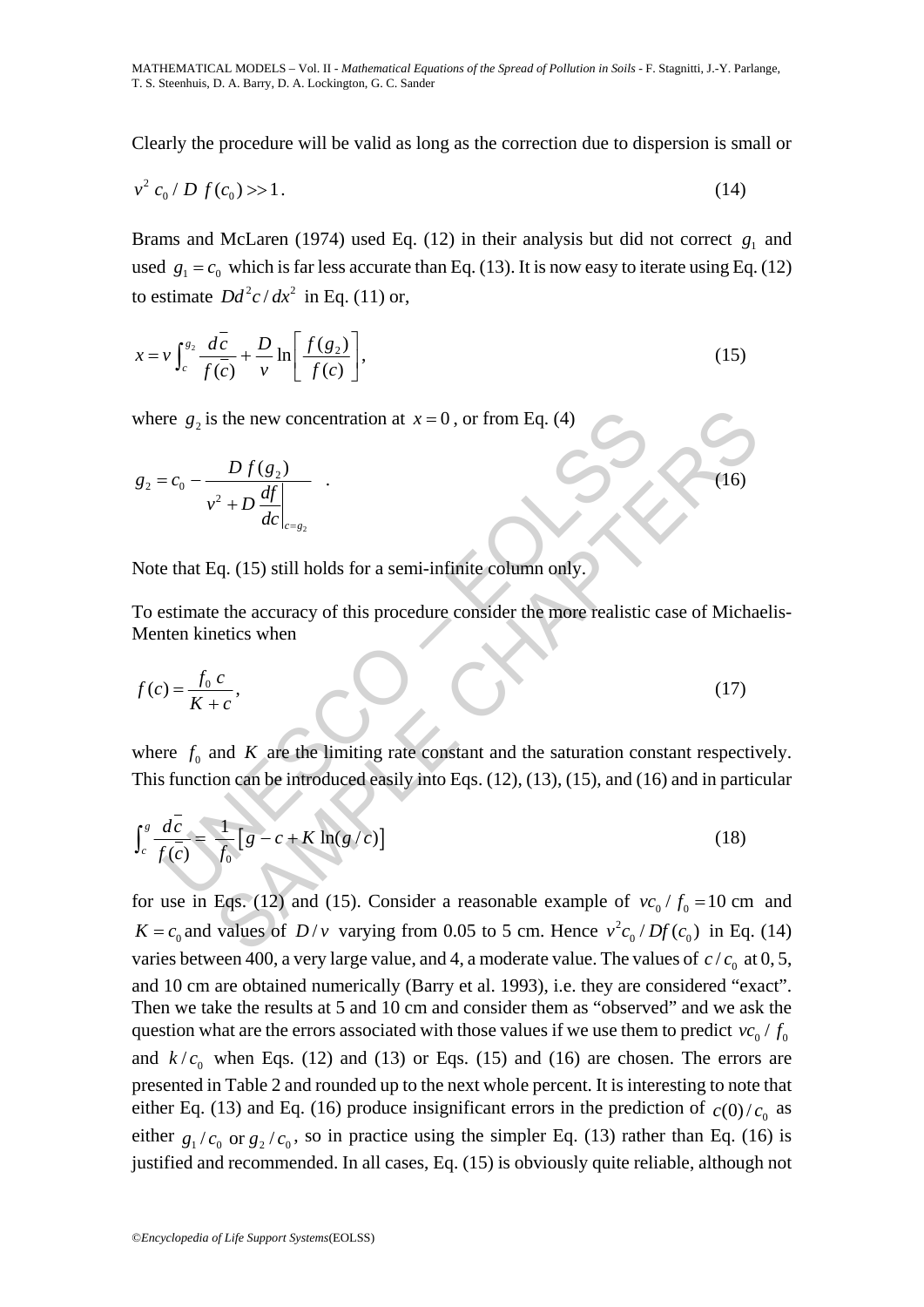shown in Table 2, the error in  $K / c_0$  increases rapidly when  $D / v > 5$ . Therefore the limit of use for Eq. (15) and (16), or (13), is  $v^2 c_0/Df(c_0) \ge 4$ . On the other hand the limit of usability of Eq. (12) is quite poor, even for  $v^2 c_0 / Df(c_0)$  as high as 40 the estimate of  $K/c<sub>0</sub>$  is not acceptable. This is of course expected, as at least a first order correction due to diffusion should be included. More details can be found in Barry et al. (1993).

|                                                                                                                                                                                                                        | D/v                                            | 0.05             | 0.5              | 2.5                                                                                                   | 5      |  |  |
|------------------------------------------------------------------------------------------------------------------------------------------------------------------------------------------------------------------------|------------------------------------------------|------------------|------------------|-------------------------------------------------------------------------------------------------------|--------|--|--|
|                                                                                                                                                                                                                        | $c(0)/c_0$                                     | 0.9975           | 0.9756           | 0.8902                                                                                                | 0.8068 |  |  |
|                                                                                                                                                                                                                        | $c(5)/c_0$                                     | 0.7644           | 0.7482           | 0.6868                                                                                                | 0.6287 |  |  |
|                                                                                                                                                                                                                        | $c(10)/c_0$                                    | 0.5659           | 0.5554           | 0.5164                                                                                                | 0.4803 |  |  |
|                                                                                                                                                                                                                        | Using Eqs. (12) and (13): Relative Errors in % |                  |                  |                                                                                                       |        |  |  |
|                                                                                                                                                                                                                        | $vc_0/f_0$                                     | 0                | $-2$             |                                                                                                       |        |  |  |
|                                                                                                                                                                                                                        | K/c <sub>0</sub>                               | $\overline{0}$   | 7                |                                                                                                       |        |  |  |
| Using Eqs. $(15)$ and $(16)$ : Relative Errors in %                                                                                                                                                                    |                                                |                  |                  |                                                                                                       |        |  |  |
|                                                                                                                                                                                                                        | $vc_0/f_0$                                     | $\boldsymbol{0}$ | $\boldsymbol{0}$ | 2                                                                                                     | 1      |  |  |
|                                                                                                                                                                                                                        | $K/c_0$                                        | $\boldsymbol{0}$ | $\overline{0}$   | $-3$                                                                                                  | $-3$   |  |  |
| Table 2: Exact concentrations at $x = 0, 5$ , and 10 cm.<br>When $vc_0 / f_0 = 10$ cm and $K/c_0 = 1$ , for various values of $D/v$ . The errors in<br>parameters' estimation are at the concentrations at 5 and 10 cm |                                                |                  |                  |                                                                                                       |        |  |  |
| TO ACCESS ALL THE 31 PAGES OF THIS CHAPTER,<br>Visit: http://www.eolss.net/Eolss-sampleAllChapter.aspx                                                                                                                 |                                                |                  |                  |                                                                                                       |        |  |  |
| iography                                                                                                                                                                                                               |                                                |                  |                  |                                                                                                       |        |  |  |
| Science Society of America Journal 54(2), pp. 312-321.                                                                                                                                                                 |                                                |                  |                  | a, L. R. (1990). Modeling soluble chemical-transfer to runoff with rainfall impact as a diffusion pro |        |  |  |

## TO ACCESS ALL THE **31 PAGES** OF THIS CHAPTER, Visit: http://www.eolss.net/Eolss-sampleAllChapter.aspx

#### **Bibliography**

- - -

Ahuja, L. R. (1990). Modeling soluble chemical-transfer to runoff with rainfall impact as a diffusion process. *Soil Science Society of America Journal* **54**(2), pp. 312-321.

Ahuja, L. R. and Lehman, O. R. (1983). The extent and nature of rainfall-soil interaction in the release of soluble chemicals to runoff. *Journal of Environmental Quality* **12**(1), pp. 34-40.

Ahuja, L. R., Ross, J. D. and Lehman, O. R. (1981). A theoretical-analysis of interflow of water through surface soil horizons with implications for movement of chemicals in field runoff. *Water Resources Research* **17**(1), pp. 65-72.

Baker, R. S. and Hillel, D. (1990). Laboratory tests of a theory of fingering during infiltration into layered soils. *Soil Science Society Of America Journal* **54**(1), pp. 20-30.

Barry, D. A., Parlange, J. Y., Haverkamp, R. and Ross, P. J. (1995). Infiltration under ponded conditions: 4. An explicit predictive infiltration formula. *Soil Science* **160**(1), pp. 8 - 17.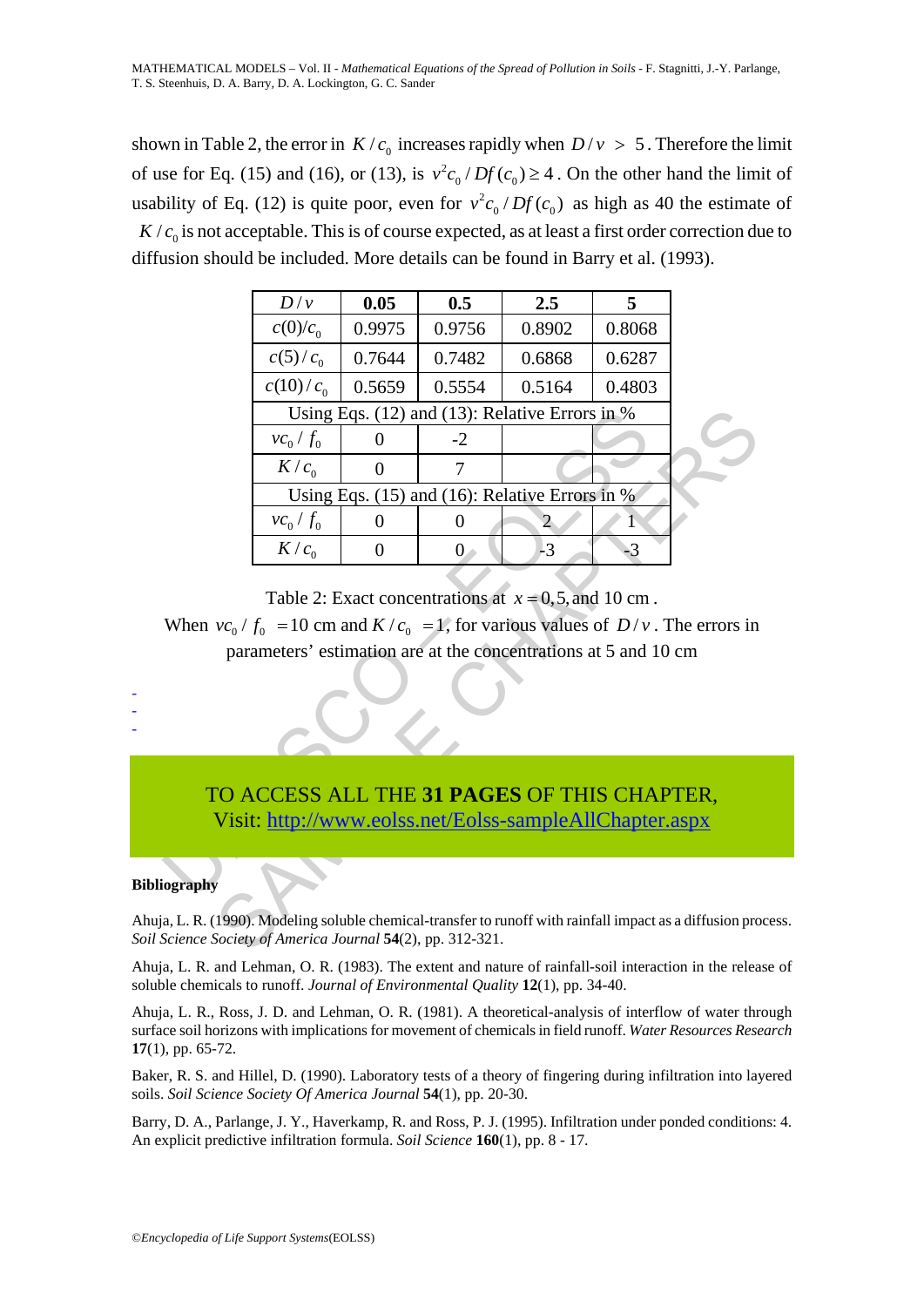MATHEMATICAL MODELS – Vol. II *- Mathematical Equations of the Spread of Pollution in Soils -* F. Stagnitti, J.-Y. Parlange, T. S. Steenhuis, D. A. Barry, D. A. Lockington, G. C. Sander

Barry, D. A., Parlange, J. Y., Li, L., Prommer, H., Cunningham, C. J. and Stagnitti, E. (2000). Analytical approximations for real values of the Lambert W-function. *Mathematics and Computers in Simulation* **53**(1- 2), pp. 95 - 103.

Barry, D. A., Parlange, J. Y., Sander, G. C. and Sivaplan, M. (1993). A class of exact-solutions for richards equation. *Journal of Hydrology* **142**(1-4), pp. 29 - 46.

Barry, D. A., Parlange, J. Y. and Starr, J. L. (1986). Interpolation method for solving the transport-equation in soil columns with irreversible kinetics. *Soil Science* **142**(5), pp. 296 - 307.

Barry, D. A., Parlange, J. Y. and Starr, J. L. (1987). Numerical-analysis of the precursor effect. *Soil Science* **143**(5), pp. 309 - 317.

Barry, D. A. and Sander, G. C. (1991). Exact-solutions for water infiltration with an arbitrary surface flux or nonlinear solute adsorption. *Water Resources Research* **27**(10), pp. 2667 - 2680.

Barry, D. A. and Sposito, G. (1989). Analytical solution of a convection-dispersion model with timedependent transport-coefficients. *Water Resources Research* **25**(12), pp. 2407 - 2416.

Barry, D. A., Starr, J. L., Parlange, J. Y. and Braddock, R. D. (1983). Numerical-analysis of the snow-plow effect. *Soil Science Society of America Journal* **47**(5), pp. 862 - 868.

Bauters, T. W. J., DiCarlo, D. A., Steenhuis, T. S. and Parlange, J. Y. (1998). Preferential flow in waterrepellent sands. *Soil Science Society of America Journal* **62**(5), pp. 1185 - 1190.

Bauters, T. W. J., DiCarlo, D. A., Steenhuis, T. S. and Parlange, J. Y. (2000). Soil water content dependent wetting front characteristics in sands. *Journal of Hydrology* **231**, pp. 244-254.

Bear, J. (1972). *Dynamics of Fluids in Porous Media*. New York, Elsevier, 764 pp. [A classical authoritative text with many solutions to porous media flow problems.]

Bond, R. D. (1964). The influence of the microflora on physical properties of soils. II. Field studies on water repellent soils. *Australian Journal of Soil Research* **2**, pp. 123-131.

Bond, W. J. (1986). Velocity-dependent hydrodynamic dispersion during unsteady, unsaturated soil water flow: Experiments. *Water Resources Research* **22**, pp. 1881-1889.

Bond, W. J. and Smiles, D. E. (1983). Influence of velocity on hydrodynamic dispersion during unsteady soilwater flow. *Soil Science Society Of America Journal* **47**(3), pp. 438-441.

Brams, W. H. and McLaren, A. D. (1974). Phosphatase reactions in columns of soil. *Soil Biology & Biochemistry* **6**(3), pp. 183-189.

Bruce, R. R. and Klute, A. (1956). The measurement of soil moisture diffusivity. *Soil Science Society of America Journal* **20**(458-462). [A seminal paper on soil-water diffusivity]

no. Start, J. L., Parlange, J. Y. and Braddock, R. 0. 1933). Numerical-ana<br>
1.5. A., Start, J. L., Parlange, J. Y. and Braddock, R. D. (1983). Numerical-ana<br>
1.5.0il Science Society of America Journal 47(5), pp. 862 - 868. Inspiries entreatments. Water resources Research 25(12), pp. 2407 - 2410.<br>
Start, J. L., Parlange, J. Y. and Braddock, R. D. (1983). Numerical-analysis of the snow-<br>
Start, J. L., Parlange, J. Y. and Braddock, R. D. (1998 Brusseau, M. L., Gerstl, Z., Augustijn, D. and Rao, P. S. C. (1994). Simulating solute transport in an aggregated soil with the dual-porosity model - measured and optimized parameter values. *Journal of Hydrology* **163**(1-2), pp. 187-193.

Brutsaert, W. (1968). The adaptability of an exact solution to horizontal infiltration. *Water Resources Research* **4**, pp. 785–789. [One of several foundation papers on infiltration theory]

Brutsaert, W. (1976). Concise formulation of diffusive sorption of water in a dry soil. *Water Resources Research* **12**(6), pp. 1118-1124. [An elegant procedure to calculate sorptivity.]

Chuoke, R. L., Vanmeurs, P. and Vanderpoel, C. (1959). The instability of slow, immiscible, viscous liquidliquid displacements in permeable media. *Transactions of the American Institute Of Mining And Metallurgical Engineers* **216**, pp. 188-194.

de Rooij, G. H. (2000). Modeling fingered flow of water in soils owing to wetting front instability: A review. *Journal of Hydrology* **231**, pp. 277-294. [A comprehensive and critical review.]

Deinert, M., Parlange, J.-Y., Steenhuis, T. S., Selker, J. and Cady, K. B. (2002). Real-time measurement of water profiles in a sand using neutron radiography. *Hydrology Days, J.A. Ramirez, Ed.* **AGU Pub. 22**, pp. 56- 61.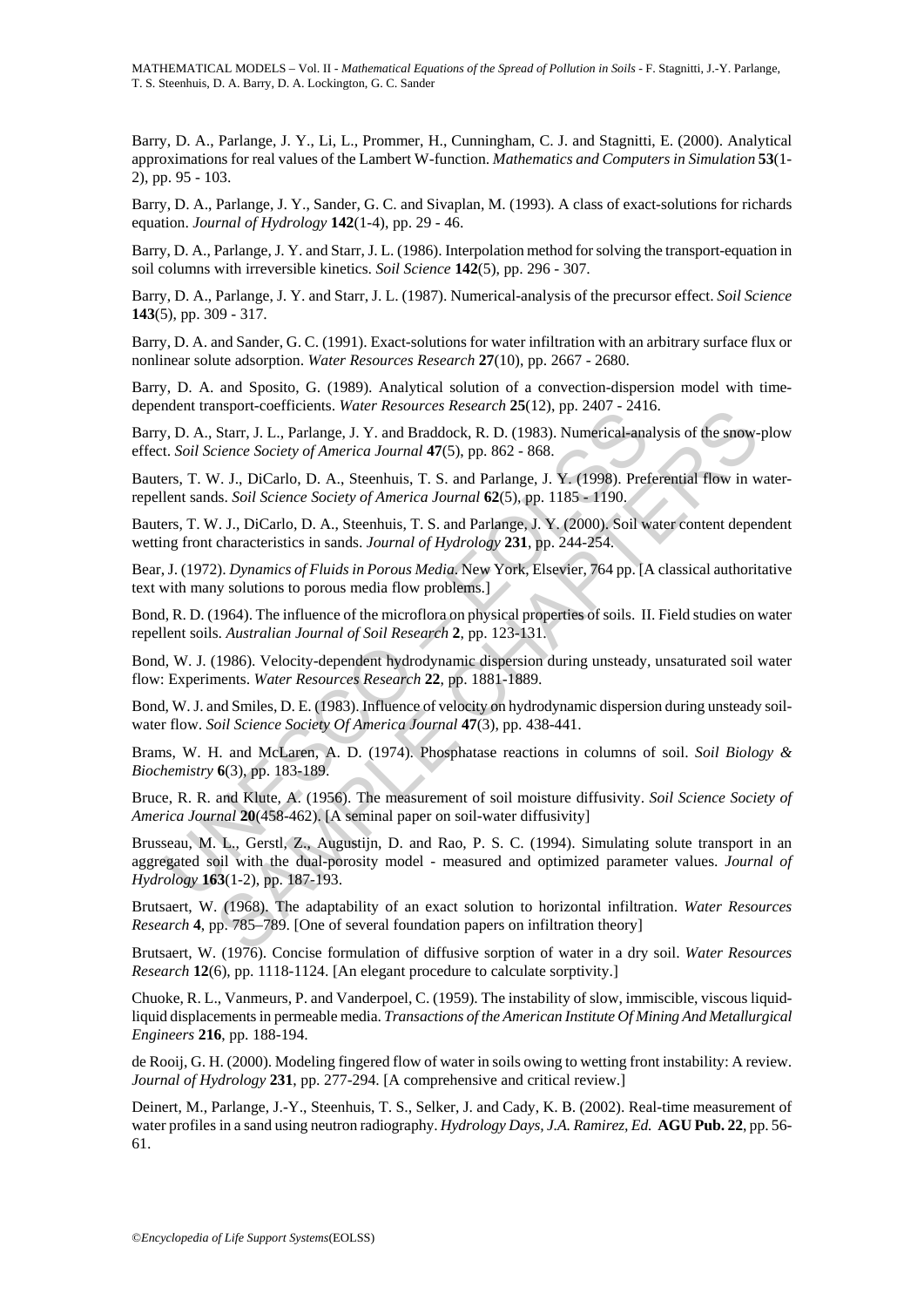Deinert, M. R., Parlange, J. Y., Steenhuis, T., Throop, J., Unlu, K. and Cady, K. B. (2004). Measurement of fluid contents and wetting front profiles by real-time neutron radiography. *Journal of Hydrology* **290**(3-4), pp. 192-201.

DiCarlo, D. A., Bauters, T. W. J., Darnault, C. J. G., Steenhuis, T. S. and Parlange, J. Y. (1999). Lateral expansion of preferential flow paths in sands. *Water Resources Research* **35**(2), pp. 427-434.

DiCarlo, D. A., Bauters, T. W. J., Darnault, C. J. G., Wong, E., Bierck, B. R., Steenhuis, T. S. and Parlange, J. Y. (2000). Surfactant-induced changes in gravity fingering of water through a light oil. *Journal of Contaminant Hydrology* **41**(3-4), pp. 317-334.

DiCarlo, D. A., Bauters, T. W. J., Steenhuis, T. S., Parlange, J. Y. and Bierck, B. R. (1997). High-speed measurements of three-phase flow using synchrotron X rays. *Water Resources Research* **33**(4), pp. 569-576.

Fritsch, F. N., Shafer, R. E. and Crowley, W. P. (1973). Algorithm 443, solution of the transcendental equation wew = x. *Communications of the ACM* **16**, pp. 123–124.

Fujita, H. (1952a). The exact pattern of a concentration-dependent diffusion in a semi-infinite medium.1. *Textile Research Journal* **22**(11), pp. 757-760. [This work and that of Fujita (1952b, 1954) presented innovative solutions to the diffusion equation, which are now known as the Fujita solutions.]

Fujita, H. (1952b). The exact pattern of a concentration-dependent diffusion in a semi-infinite medium.2. *Textile Research Journal* **22**(12), pp. 823-827.

Fujita, H. (1954). The exact pattern of concentration dependent diffusion in a semi-infinite medium. *Textile Research Journal* **24**, pp. 234-240.

Gao, B., Walter, M. T., Steenhuis, T. S., Hogarth, W. L. and Parlange, J. Y. (2004). Rainfall induced chemical transport from soil to runoff: theory and experiments. *Journal of Hydrology* **295**(1-4), pp. 291-304.

Gao, B., Walter, M. T., Steenhuis, T. S., Parlange, J. Y., Nakano, K., Rose, C. W. and Hogarth, W. L. (2003). Investigating ponding depth and soil detachability for a mechanistic erosion model. *Journal of Hydrology* **277**(1-2), pp. 116-124.

Gardner, W. R. (1958). Some steady state solutions of the unsaturated moisture flow equation with application to evaporation from a water-table. *Soil Science* **85**, pp. 228-232. [The publication of this work marked an important event at the time in soil physics research]

Gelhar, L. W., Welty, C. and Rehfeldt, K. L. (1992). A critical review of data on field-scale dispersion in aquifers. *Water Resources Research* **28**, pp. 1955-1974.

i, 11. (1952b). The Caster particle 10 a Telecommon a was entered in a set all all particle Research Journal 22(11), pp. 757-760. [This work and that of Fujita (19<br>and He Research Journal 22(11), pp. 757-760. [This work a S2.2.1. It exact patter on a concentration-rependent unitsion in a semi-mimme ineution<br>arch Journal 22(11), pp. 757-760. [This work and that of Fujjfta (1952b, 1954) preselutions to the diffusion equation, which are now k Glass, R. J., Parlange, J.-Y. and Steenhuis, T. S. (1989a). Wetting front instability, 1. Theoretical discussion and dimensional analysis. *Water Resources Research* **25**, pp. 1187 - 1194. [This and a series of papers that follow by Glass et al. and papers also by Selker et al. (1992abc; 1996) extended and refined the foundational work of Hill and Parlange, (1972).]

Glass, R. J., Steenhuis, T. S. and Parlange, J.-Y. (1989b). Mechanism for finger persistence in homogeneous, unsaturated, porous media: Theory and verification. *Soil Science* **148**, pp. 60-70.

Glass, R. J., Steenhuis, T. S. and Parlange, J.-Y. (1989c). Wetting front instability, 2. Experimental determination of relationships between systems parameters and two-dimensional unstable flow field behaviour in initially dry porous media. *Water Resource Research* **25**, pp. 1195 - 1207.

Hairsine, P. B. and Rose, C. W. (1991). Rainfall detachment and deposition: Sediment transport in the absence of flow-driven processes. *Soil Science Society of America Journal* **55**(2), pp. 320 - 324.

Haverkamp, R., Ross, P. J. and Parlange, J.-Y. (2002). Simple soil water hysteresis prediction model based on theory and geometric scaling. *Hydrology Days, J.A. Ramirez, Ed.* **AGU Pub. 22**, pp. 110-141.

Heilig, A., DeBruyn, D., Walter, M. T., Rose, C. W., Parlange, J. Y., Steenhuis, T. S., Sander, G. C., Hairsine, P. B., Hogarth, W. L. and Walker, L. P. (2001). Testing a mechanistic soil erosion model with a simple experiment. *Journal of Hydrology* **244**(1-2), pp. 9-16.

Hill, D. E. and Parlange, J.-Y. (1972). Wetting front instability in layered soils. *Soil Science Society of America Journal* **36**, pp. 697 - 702. [A seminal work on establishing the conditions under which soil-water "fingering" occurs]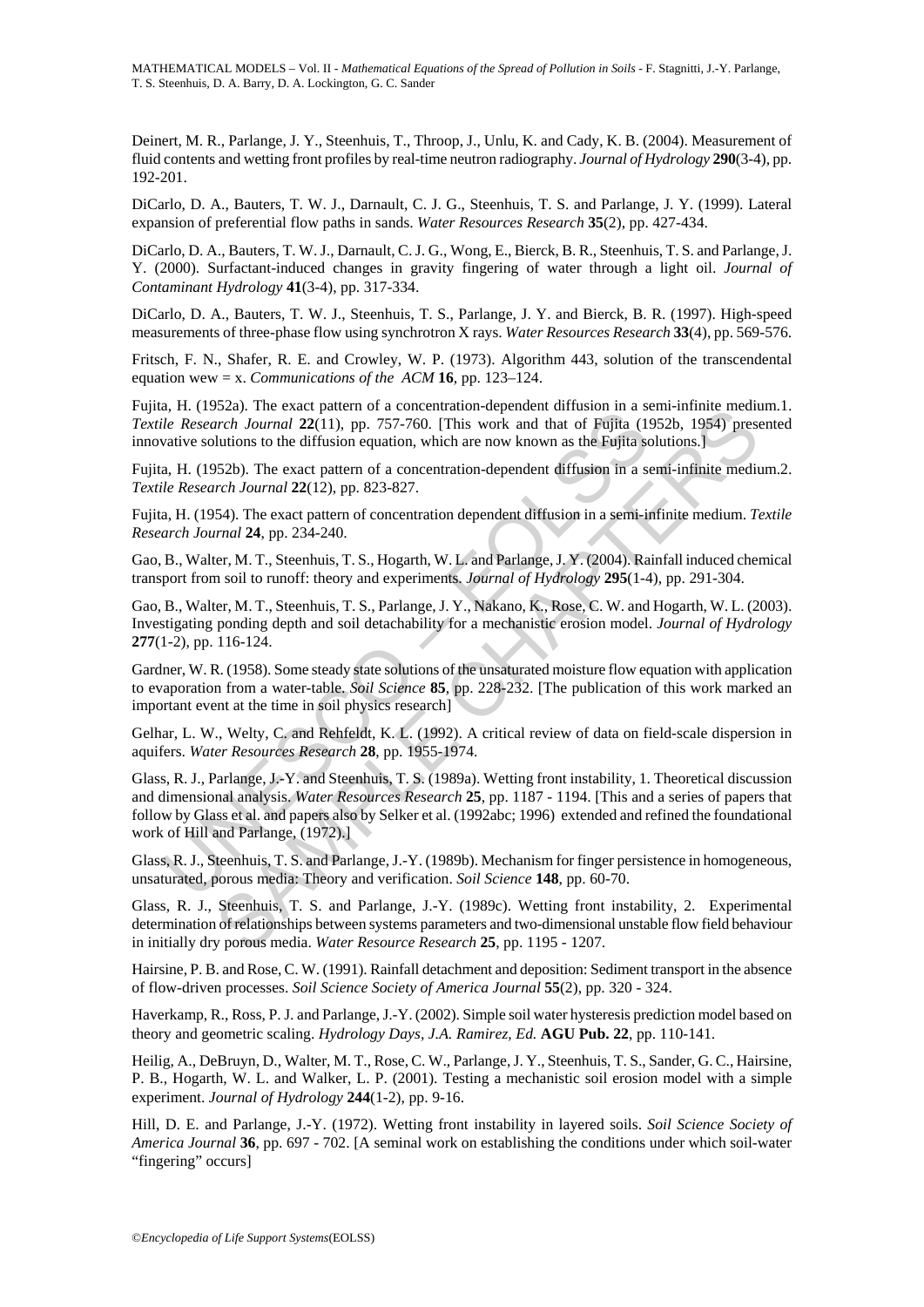Hillel, D. (1987). Unstable flow in layered soils - A review. *Hydrological Processes* **1**(2), pp. 143-147. [A useful review of layered flow]

Hillel, D. and Baker, R. S. (1988). A descriptive-theory of fingering during infiltration into layered soils. *Soil Science* **146**(1), pp. 51-56.

Huang, K., van Genuchten, M. T. and Zhang, R. (1996). Exact solution for one dimensional transport with asymptotic scale dependent dispersion. *Applied Mathematical Modeling* **20**, pp. 298-308.

Kim, Y. J., C. J. G. Darnault, N. O. Bailey, J. Y. Parlange, and T. S. Steenhuis (2005), Equation for describing solute transport in field soils with preferential flow paths, *Soil Science Society of America Journal,* 69, pp. 291-300.

King, J. R. (1989). Exact solutions to some nonlinear diffusion equations. *Quarterly Journal of Mechanics and Applied Mathematics* **42**, pp. 537-552.

Klafter, J., Blumen, A. and Shlesinger, M. F. (1987). Stochastic pathway to anomalous diffusion. *Physical Review A* **35**, pp. 3081-3085.

Kreft, A. and Zuber, A. (1978). On the physical meaning of the dispersion equation and its solution for different initial and boundary conditions. *Chemical Engineering Society* **3**, pp. 1471-1480.

Kreft, A. and Zuber, A. (1986). Flux-averaged and volume-averaged concentrations in continuum approaches to solute transport. Comment. *Water Resources Research* **22**(7), pp. 1157-1158.

A. a. and Zuber, A. (1978). On the physical meaning of the dispersion equational end and Zuber, A. (1978). On the physical meaning of the dispersion equation then the dispersion equation and and Doundary conditions. *Chemi* Liu, Y., Bierck, B. R., Selker, J. S., Steenhuis T. S. and Parlange, J.-Y. (1993). High intensity X-Ray and tensiometer measurements in rapidly changing preferential flow fields. *Soil Science Society of America Journal* **57**, pp. 1188 - 1192.

Liu, Y., Parlange, J. Y., Steenhuis, T. S. and Haverkamp, R. (1995). A soil water hysteresis model for fingered flow data. *Water Resources Research* **31**(9), pp. 2263-2266.

Looney, B. B. and Falta, R. W., Eds. (2000). *Vadose Zone: Science and Technology Solutions*. Colobus, Battelle Press, 589 pp. [A background text]

McLaren, A. D. (1976). Comments on nitrate reduction in unsaturated soil. *Soil Science Society Of America Journal* **40**(5), pp. 698-699.

McLaren, A. D. (1976). Rate constants for nitrification and denitrification in soils. *Radiation and Environmental Biophysics*. **13**(1)**,** pp. 43-48.

Pang, L. and Hunt, B. (2001). Solutions and verification of a scale dependent dispersion model. *Journal of Contaminant Hydrology* **53**, pp. 21-39.

Parker, J. C. and Valocchi, A. J. (1986). Constraints on the validity of equilibrium and 1st-order kinetic transport models in structured soils. *Water Resources Research* **22**(3), pp. 399-407.

pp. 3061-3063.<br>
Zaber, A. (1978). On the physical meaning of the dispersion equation and its solutio<br>
Zaber, A. (1986). Flux-averaged and volume-averaged concentrations in continuum approx<br>
Zaber, A. (1986). Flux-averaged Parlange, J.-Y. and Hill, D. E. (1976). Theoretical analysis of wetting front instability in soils. *Soil Science* **122**, pp. 236 - 239. [A classic and early paper that laid the foundation for understanding unstable flow conditions on soil water transport]

Parlange, J.-Y., Starr, J. L., van Genuchten, M. T., Barry, D. A. and Parker, J. C. (1992). Exit condition for miscible displacement experiments. *Soil Science* **153**(3), pp. 165-171.

Parlange, J. Y., Barry, D. A. and Haverkamp, R. (2002). Explicit infiltration equations and the Lambert Wfunction. *Advances in Water Resources* **25**(8-12), pp. 1119-1124.

Parlange, J. Y., Brutsaert, W., Fink, J. P. and ElKadi, A. I. (1996). A multi-scale theory of swelling porous media.1. Application to one-dimensional consolidation. Comment. *Transport in Porous Media* **23**(3), pp. 355- 356.

Parlange, J. Y. and Fleming, J. F. (1984). 1st integrals of the infiltration equation.1. Theory. *Soil Science* **137**(6), pp. 391-394. [First in a series of papers that use integral solutions for infiltration]

Parlange, J. Y., Hogarth, W. L., Barry, D. A., Parlange, M. B., Haverkamp, R., Ross, P. J., Steenhuis, T. S., DiCarlo, D. A. and Katul, G. (1999). Analytical approximation to the solutions of Richards' equation with applications to infiltration, ponding, and time compression approximation. *Advances in Water Resources*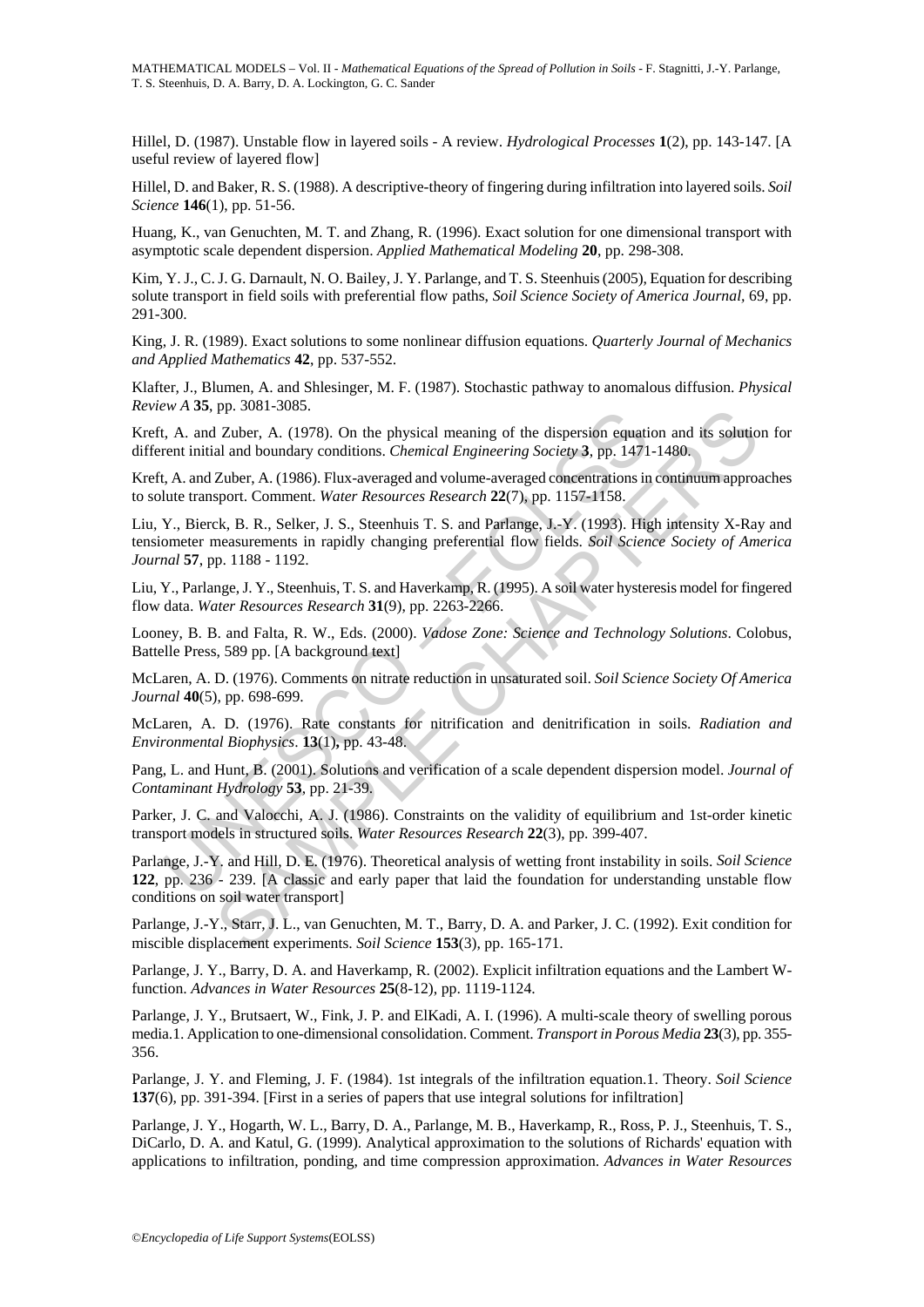**23**(2), pp. 189-194. [Recent advances and new solutions to Richards equation]

Parlange, J. Y. and Starr, J. L. (1975). Linear dispersion in finite columns. *Soil Science Society of America Journal* **39**(5), pp. 817-819.

Parlange, J. Y. and Starr, J. L. (1978). Dispersion in soil columns - effect of boundary-conditions and irreversible reactions. *Soil Science Society of America Journal* **42**(1), pp. 15-18.

Parlange, J. Y., Starr, J. L., Barry, D. A. and Braddock, R. D. (1982). A theoretical-study of the inclusion of dispersion in boundary-conditions and transport-equations for zero-order kinetics. *Soil Science Society of America Journal* **46**(4), pp. 701-704.

Passiour, Jb (1971). Hydrodynamic dispersion in aggregated media.1. Theory. *Soil Science* **111**(6), pp. 339- 344.

Philip, J. R. (1960). Very General Class of Exact Solutions In Concentration-Dependent Diffusion. *Nature* **185**(4708), pp. 233-233. [One of several foundation papers on infiltration theory]

Philip, J. R. (1972). Steady infiltration from buried, surface, and perched point and line sources in heterogeneous soils.1. Analysis. *Soil Science Society Of America Proceedings* **36**(2), pp. 268-273. [One of several foundation papers on infiltration theory]

Pickens, J. F. and Grisak, G. E. (1981). Modeling of scale-dependent dispersion in hydrogeologic systems. *Water Resources Research* **17**(6), pp. 1701-1711.

Raats, P. A. C. (1973). Steady upward and downward flows in a class Of Unsaturated Soils. *Soil Science* **115**(6), pp. 409-413. [One of several foundation papers on infiltration theory]

Richards, L. A. (1931). Capillary conduction of liquids through porous mediums. *Physics* **1**, pp. 318–333. [A seminal treatise that is the foundation stone of modern soil physics.]

p, J. R. (1972). Steady infiltration from buried, surface, and perched pointing and solis. L. Analysis. Soil Science Society Of America Proceedings 36(2) and Tal foundation papers on infiltration theory] Then are offered a (1972). Steady infiltration from buried, surface, and perched point and line sources<br>is solis!. Amalysis *Soli Science Society Of America Proceedings* **36**(2), pp. 268-273. [O<br>and Grisak, G. E. (1981). Modeling of scale-d Rimmer, A., DiCarlo, D. A., Steenhuis, T. S., Bierck, B., Durnford, D. and Parlange, J.-Y. (1998). Rapid fluid content measurement method for finger flow in an oil-water-sand system using synchrotron X-Rays. *Journal of Contaminant Hydrology* **31**, pp. 315-335.

Ritsema, C. J., Steenhuis, T. S., Parlange, J.-Y. and Dekker, L. W. (1996). Predicted and observed finger diameters in field soils. *Geoderma* **70**(2-4), pp. 185-196. [Detailed experimental work on "soil finger" phenomenon]

Rogers, C., Stallybrass, M. P. and Clements, D. L. (1983). On two phase infiltration under gravity and with boundary infiltration. *Nonlinear Analysis Theory Methods and Applications* **7**, pp. 785-799.

Rose, C. W. (1985). Developments in soil erosion and deposition models. *Advances in Soil Science* **2**, pp. 1- 63. [Useful article on soil erosion models]

Rupp, D. E., R. E. Peachey, K. L. Warren, and J. S. Selker (2006), Diuron in surface runoff and tile drainage from two grass-seed fields, *Journal of Environmental Quality,* **35**, pp. 303-311.

Saffman, P. G. and Taylor, G. I. (1958). The penetration of a fluid into a porous medium or Hele-Shaw cell containing a more viscous liquid. *Proceedings, Royal Society, London, A245***,** pp. 312-239.

Sander, G. C. and Braddock, R. D. (2005). Similarity solutions for unsaturated water and solute transport. *Advances in Water Resources* **10**, pp. 1102-1111. [An excellent recent paper with new approaches to similarity solutions to unsaturated flow problems]

Sander, G. C., Hairsine, P. B., Rose, C. W., Cassidy, D., Parlange, J.-Y., Hogarth, W. L. and Lisle, I. G. (1996). Unsteady soil erosion model, analytical solutions and comparison with experimental results. *Journal of Hydrology* **178**, pp. 351-367.

Sander, G. C., Parlange, J. Y., Kuhnel, V., Hogarth, W. L., Lockington, D. and Okane, J. P. J. (1988). Exact Nonlinear Solution for Constant Flux Infiltration. *Journal of Hydrology* **97**(3-4), pp. 341-346.

Selker, J. S., Leclerq, P., Parlange, J.-Y. and Steenhuis, T. S. (1992a). Fingered flow in two dimensions, 1. Measurement of matric potential. *Water Resources Research* **28**(9), pp. 2513 - 2521. [This and a series of papers that follow by Selker (199bc;1996) provide excellent analysis of and solutions to complex soil column experiments. Also see papers by Glass et al. (1989abc).]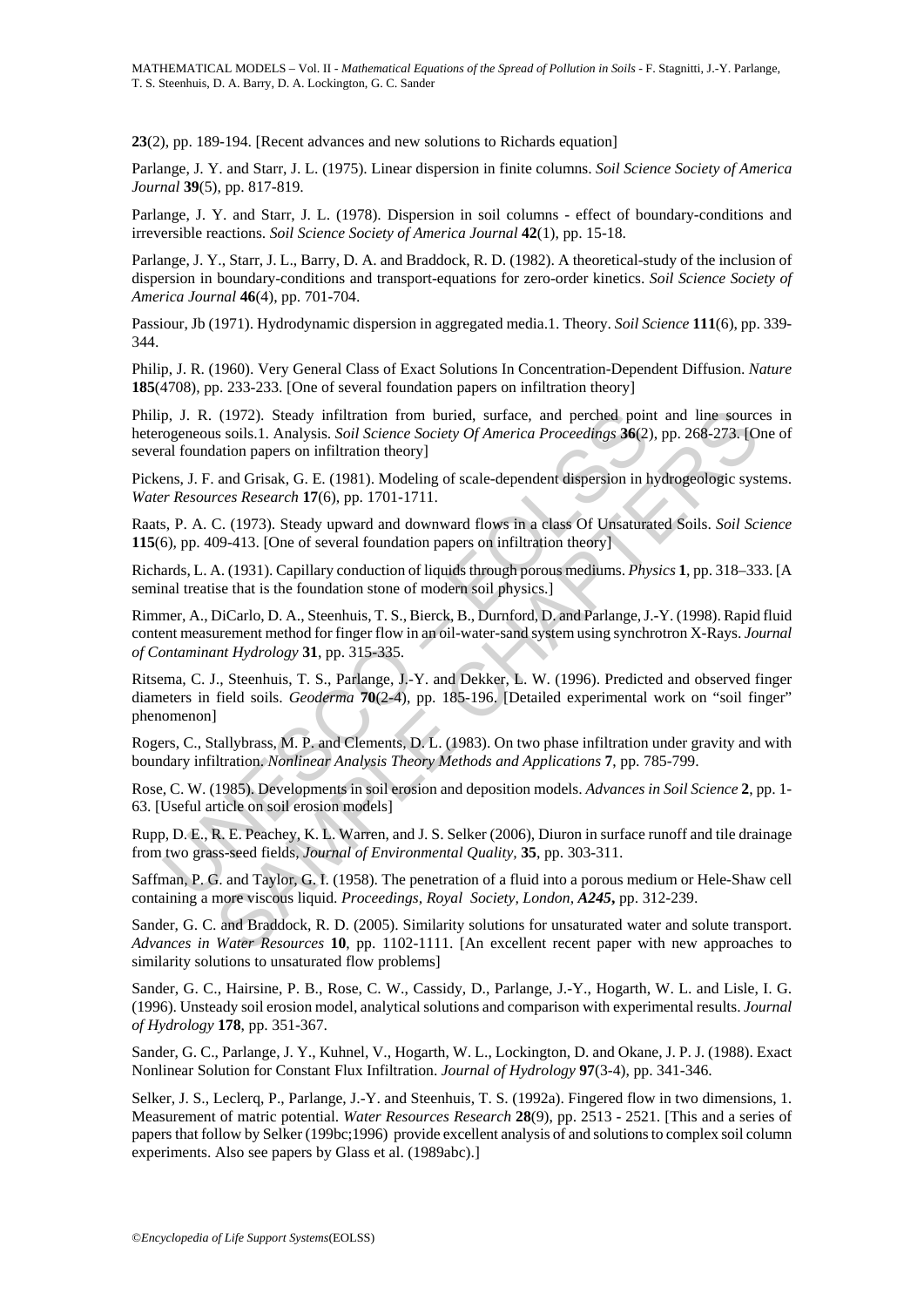Selker, J. S., Parlange, J.-Y. and Steenhuis, T. S. (1992b). Fingered flow in two dimensions, 2. Predicting finger moisture profile. *Water Resources Research* **28**(9), pp. 2523 - 2528.

Selker, J. S., Steenhuis, T. S. and Parlange, J.-Y. (1992c). Wetting front instability in homogeneous sand soils under continuous infiltration. *Soil Science Society of America Journal* **56**(5), pp. 1346 - 1349.

Selker, J. S., Steenhuis, T. S. and Parlange, J.-Y. (1996). An engineering approach to fingered vadose pollutant transport. *Geoderma* **70**, pp. 197-206.

Smiles, D. E., Philip, J. R., Knight, J. H. and Elrick, D. E. (1978). Hydrodynamic dispersion during absorption of water by soil. *Soil Science Society Of America Journal* **42**(2), pp. 229-234.

Spanier, J. and Oldham, K. B. (1987). *An Atlas of Functions*. New York, Hemisphere.

Sposito, G. (1989). *The chemistry of soils*. New York, Oxford University Press. [A very useful text on soil chemistry]

Stagnitti, F., Parlange, J.-Y., Steenhuis, T. S., Boll, J., Pivetz, B. and Barry, D. A. (1995). Chapter 7. Transport of moisture and solutes in the unsaturated zone by preferential flow. *Environmental Hydrology*. V. P. Singh. Dordrecht, Kluwer Academic Publishers. Water Science and Technology Library, Vol. **15**, pp. 193 - 224.

Stagnitti, F., Sherwood, J., Allinson, G., Evans, L., Allinson, M., Li, L. (Ling), and Phillips, I. (1998). An investigation of localised soil heterogeneities on solute transport using a multisegement percolation system. *New Zealand Journal of Agricultural Research,* **41**(4), pp. 603-612.

Starr, J., L., Broadbent, F. E. and Nielsen, D. R. (1974). Nitrogen transformations during continuous leaching. *Soil Science Society of America Proceedings* **38**, pp. 283-289.

Starr, J. L. and Parlange, J. Y. (1975). Nonlinear denitrification kinetics with continuous-flow in soil columns. *Soil Science Society of America Journal* **39**(5), pp. 875-880.

Starr, J. L. and Parlange, J. Y. (1979). Dispersion in Soil Columns - Snow Plow Effect. *Soil Science Society of America Journal* **43**(3), pp. 448-450.

Starr, J. L., Parlange, J. Y. and Braddock, R. D. (1982). Dispersion in Soil Columns - the Precursor Effect. *Soil Science* **133**(2), pp. 111-115.

Steenhuis, T. S. and Walter, W. F. (1980). Closed form solution for pesticide loss in runoff water. *Transactions of the ASAE* **23**(3), pp. 615 -628.

Stephens, D. B. (1996). *Vadose Zone Hydrology*. NY, Lewis Publishers.

Stephenson, J. (1995). Some non-linear diffusion equations and fractal diffusion. *Physica A* **222**, pp. 234-247.

sport of moisture and solutes in the unsaturated zone by preferential flow *Enviro*<br>righ. Dordrecht, Kluwer Academic Publishers. Water Science and Technology Lil<br>nitti, F., Sherwood, J., Allinson, G., Evans, L., Allinson, moisture and solutes in the unsaturated zone by preferential flow. *Emironmental Hydrolog*<br>drecht, Kluwer Academic Publishers. Water Science and Technology Library, Vol. 15, pp.<br>Sherwood, J., Allinson, G., Evans, L., Allin Su, N. (1995). Development of the Fokker-Planck equation and its solutions for modelling transport of conservative and reactive solutes in physically heterogeneous media. *Water Resources Research* **31**, pp. 3025- 3032.

Su, N. H., Sander, G. C., Liu, F. W., Anh, V. and Barry, D. A. (2005). Similarity solutions for solute transport in fractal porous media using a time- and scale-dependent dispersivity. *Applied Mathematical Modelling* **29**(9), pp. 852-870.

van Genuchten, M. T. and Alvers, W. J. (1982). Analytical solutions to the one-dimensional convectiondispersion solute transport equation. *USDA Tech. Bull. 1661*. [An excellent source of numerous analytical solutions to one-dimensional transport equations.]

van Genuchten, M. T. and Dalton, F. N. (1986). Models for simulating salt movement in aggregated field soils. *Geoderma* **38**, pp. 165-183.

van Genuchten, M. T. and Parker, J. C. (1984). Boundary-conditions for displacement experiments through short laboratory soil columns. *Soil Science Society of America Journal* **48**(4), pp. 703-708.

Wallach, R., Jury, W. A. and Spencer, W. F. (1988). Transfer of chemicals from soil solution to surface runoff - a diffusion-based soil model. *Soil Science Society Of America Journal* **52**(3), pp. 612-618.

Wallach, R. and Parlange, J. Y. (1998). Modeling transport in a single crack by the dual-porosity concept with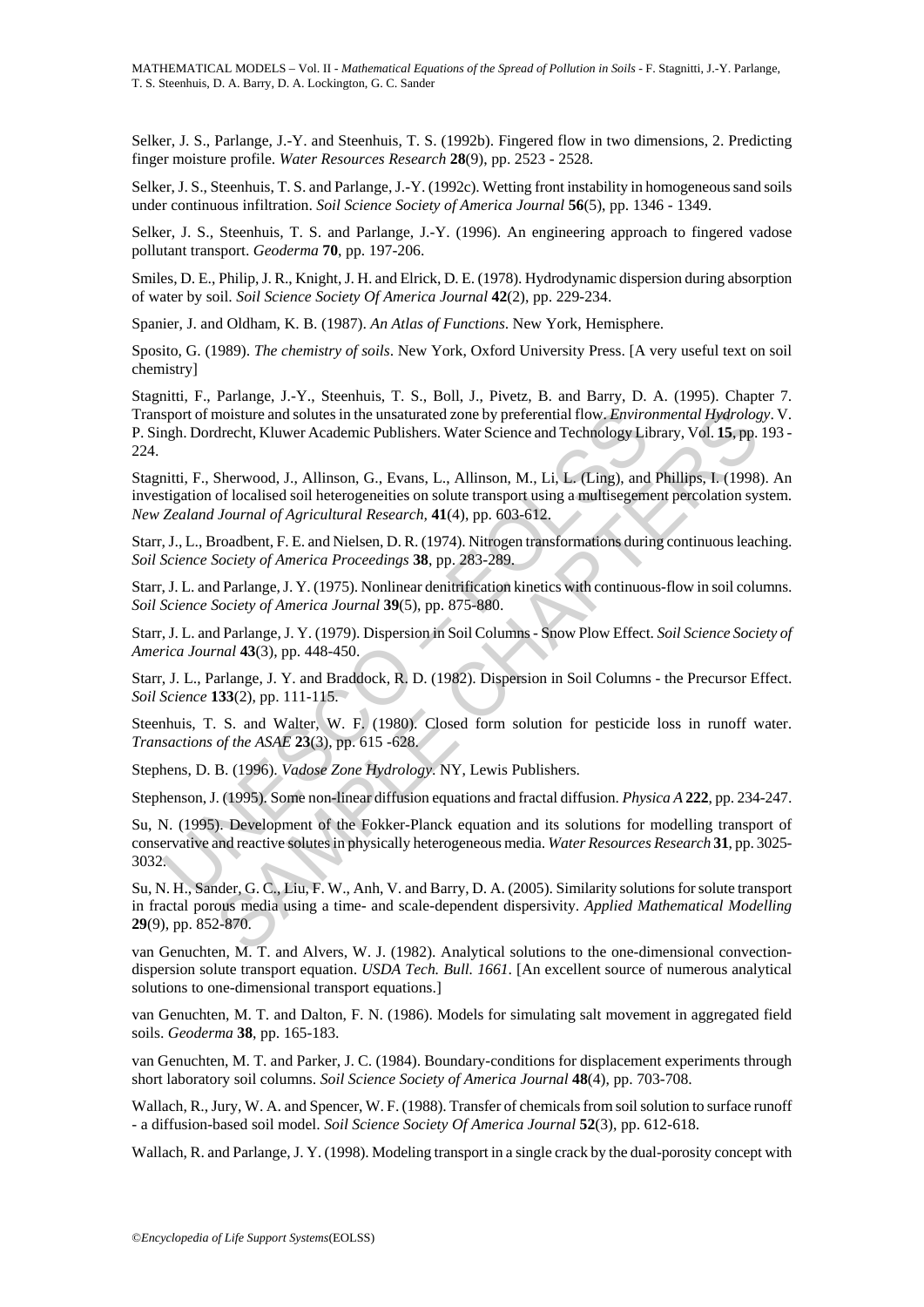a boundary layer at the interface. *Journal of Contaminant Hydrology* **34**(1-2), pp. 121-138.

Wallach, R. and Parlange, J. Y. (2000). Applying the boundary layer concept to model transport of dissolved chemicals in preferential flow paths. *Water Resources Research* **36**(10), pp. 2845-2851.

Wallach, R. and Steenhuis, T. S. (1998). Model for non reactive solute transport in structured soils with continuous preferential flow paths. *Soil Science Society of America, Journal.* **62**, pp. 881-886.

Wallach, R., Steenhuis, T. S. and Parlange, J.-Y. (1998). Modeling the movement of water and solute through preferential flow paths. *Handbook of groundwater engineering*. J. Delleur, CRC Press**,** pp. 21.

Walter, M. T., Kim, J. S., Steenhuis, T. S., Parlange, J. Y., Heilig, A., Braddock, R. D., Selker, J. S. and Boll, J. (2000). Funneled flow mechanisms in a sloping layered soil: Laboratory investigation. *Water Resources Research* **36**(4), pp. 841-849.

Walter, M. T., Parlange, J. Y., Walter, M. F., Xin, X. and Scott, C. A. (2001). Modeling pollutant release from a surface source during rainfall runoff. *Journal of Environmental Quality* **30**(1), pp. 151-159.

Wooding, R. A. (1969). Growth of fingers at an unstable diffusing interface in a porous medium or hele-shaw cell. *Journal of Fluid Mechanics* **39**, pp. 477-495. [A classic experimental description of the "soil finger" phenomenon]

#### **Biographical Sketches**

ding, R. A. (1969). Growth of fingers at an unstable diffusing interface in a porouroural of Fluid Mechanics 39, pp. 477-495. [A classic experimental description<br>menon]<br>Journal of Fluid Mechanics 39, pp. 477-495. [A classi A. (1969). Growth of fingers at an unstable diffusing interface in a porous medium or hele-<br>of *Fluid Mechanics* **39**, pp. 477-495. [A classic experimental description of the "soil find<br> $\frac{1}{2}$ <br>**SKetches**<br>**SEXELA SET IN Frank Stagnitti**, a mathematician, soil physicist and environmental scientist, is an expert in the study of agricultural and hydrological systems, particularly in the fields of solute and contaminant transport, bioremediation, ecotoxicology, groundwater flow, coastal processes and wetlands technology. Dr Stagnitti has established an international research profile in the field of environmental systems modeling, is extensively published in this field and has attracted significant research funding within Australia, mainly through the Australian Research Council. Dr Stagnitti has participated in a number of international projects, mainly funded by the EU under the 5th and 6th Framework agreements. Dr Stagnitti is a member of several scientific advisory committees and boards including the Australian Research Council, Center of Excellence in Light Metals and the Victorian Partnership in Advanced Computing. He currently holds the position of Associate Dean Research for the Faculty of Science and Technology at Deakin University and is a full Professor and Chair in Aquatic Science in the School of Life and Environmental Science. Dr Stagnitti is a Fellow of Australian Mathematics Society and a Fellow of Institute of Mathematics and its Applications (UK).

**Jean-Yves Parlange,** is a Professor of Agricultural and Biological Engineering at Cornell University having previously been a Professor of Applied Mathematics at Griffith University, in Brisbane, Australia. Yves Parlange has been a Fellow of the American Geophysical Union since 1996, received the Hydrology award in 1996, Horton medal in 2002 and elected to the U.S. National Academy of Engineering in 2006. His research interests are many and varied but centre on problems in environmental science and include water movement in porous media, solute transport in soils, surface and subsurface hydrology and erosion and sediment transport.

**D. A. Barry,** carries out research on porous media, flow and transport processes, particularly the modeling of such processes. He has been involved in many collaborative projects involving combinations of laboratory, field and theoretical work, including infiltration modeling. For example, he has collaborated in the development of a biogeochemical transport models for predicting transport and fate of contaminants in complex subsurface environments. Other computer-modeling efforts include distributed catchment modeling and modeling of on-shore/off-shore sediment transport on ocean beaches. He is Editor of the journal Advances in Water Resources.

**Tammo Steenhuis,** is a professor in the Department of Biological and Environmental Engineering at Cornell University. He works with a group of 25 graduate students, postdoctoral researchers and research associates to see if it is possible to do research in hydrology from the nano to watershed scale years. He has collaborated extensively with Yves Parlange during the last 20 years on finding new ways for describing spatial variability in flow fields both above and below the ground.

**Ling Li**,is a Professor and Chair in Environmental Engineering in School of Engineering at the University of Queensland, Australia. His research and teaching interests are in environmental science and engineering with